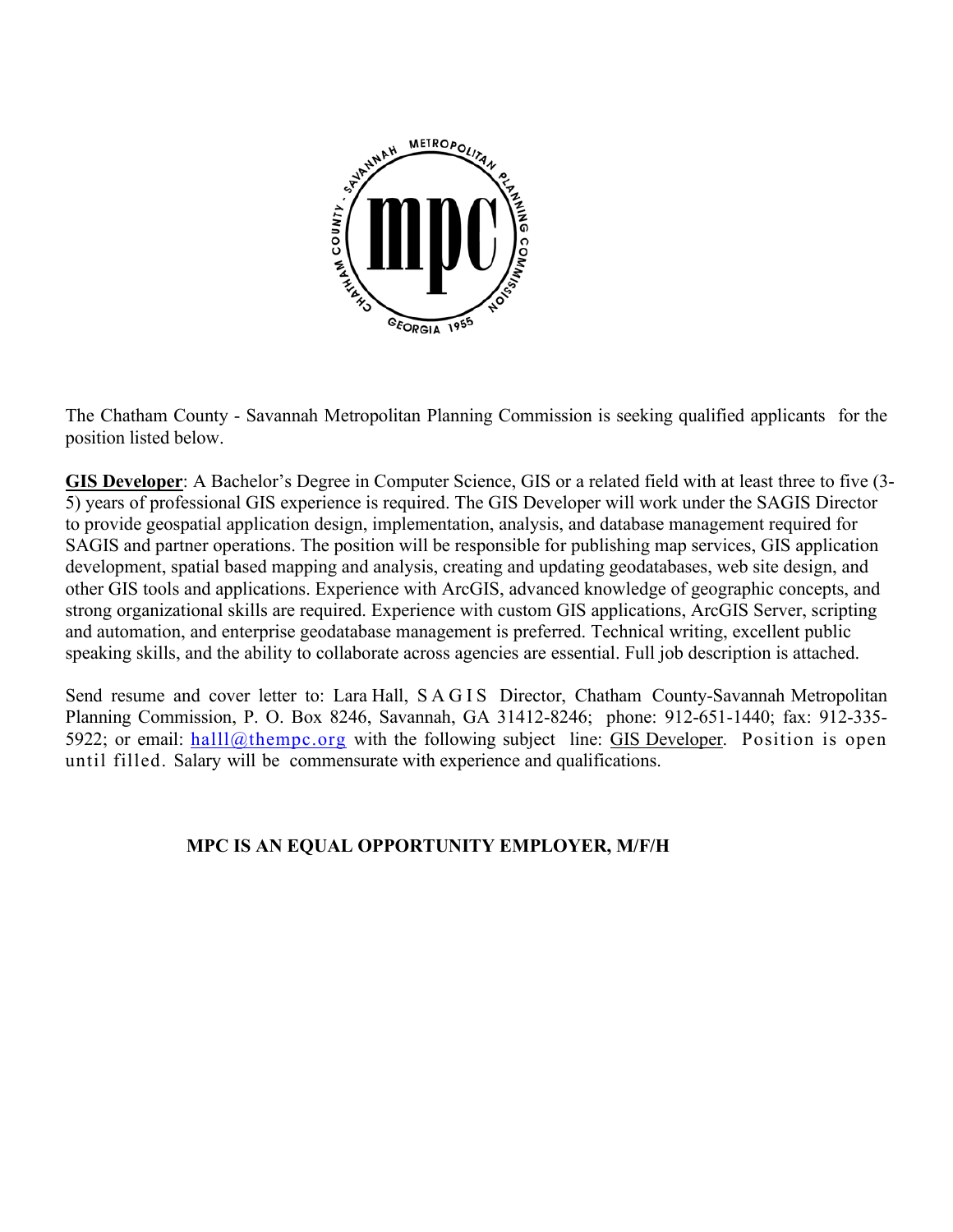#### **Chatham County- Savannah Metropolitan Planning Commission Position Description**

**Position Title:** GIS Developer **Department: SAGIS Reports to:** SAGIS Director **FLSA: Exempt Date Updated: 6/17/2020** 

### **General Position Description:**

The GIS Developer will be a part of a team responsible for providing geospatial applications and customizations to Savannah Area GIS (SAGIS) customers, partners and the general public. Responsibilities include GIS programming using current programming languages, creating and maintaining custom GIS applications, tools and analysis, updating datasets, creation of datasets, maintaining GIS services and other related activities.

## **Specific Duties:**

- 1) Develop/maintain custom applications for SAGIS customers
- 2) Develop/maintain custom scripts to aid in SAGIS activities
- 3) Maintain notes for programming processes and methodologies
- 4) Employ proper data coding techniques and keep current on latest technologies / software
- 5) Assist other staff with GIS programming requirements and application development
- 6) Participate in data production, editing and automation of data layers maintained by SAGIS
- 7) Compile/maintain metadata for data layers maintained by SAGIS
- 8) Participate in meetings and events for GIS users
- 9) Assist the MPC, County and City staff with their GIS needs

### **Minimum Employment Standards:**

- 1) Bachelor's Degree in Geography, Computer Science or related field
- 2) Minimum of three years of experience in GIS and/or custom programming
- 3) Experience with geodatabase creation and maintenance
- 4) Experience with building GIS applications using Esri technology
- 5) General understanding of GIS principles and terminology

# **Required Knowledge, Skills, and Abilities:**

- 1) Knowledge of desktop and online geographic information system programs and operations
- 2) Knowledge of application development principles and best practices
- 3) Knowledge of database management and other computer principles as they relate to GIS
- 4) Knowledge of personal computer operation, terminology, hardware, software and operating systems
- 5) Ability to assist with the operation and improvement of GIS applications
- 6) Ability to prepare effective written and oral reports and presentations of work
- 7) Ability to analyze and interpret mapping systems and technical data
- 8) Familiarity with local and wide area computer networks, internet, and remote access computer systems
- 9) Ability to organize and complete multiple concurrent projects in a timely manner
- 10) Ability to read a variety of informational documentation, directions, instructions, and methods and procedures such as software manuals, computer manuals, policy manuals, professional journals, and related policies and procedures
- 11) Ability to establish and maintain effective working relationships with MPC, City and County employees, members of private industry, and the general public
- 12) Knowledge of public administration principles and practices